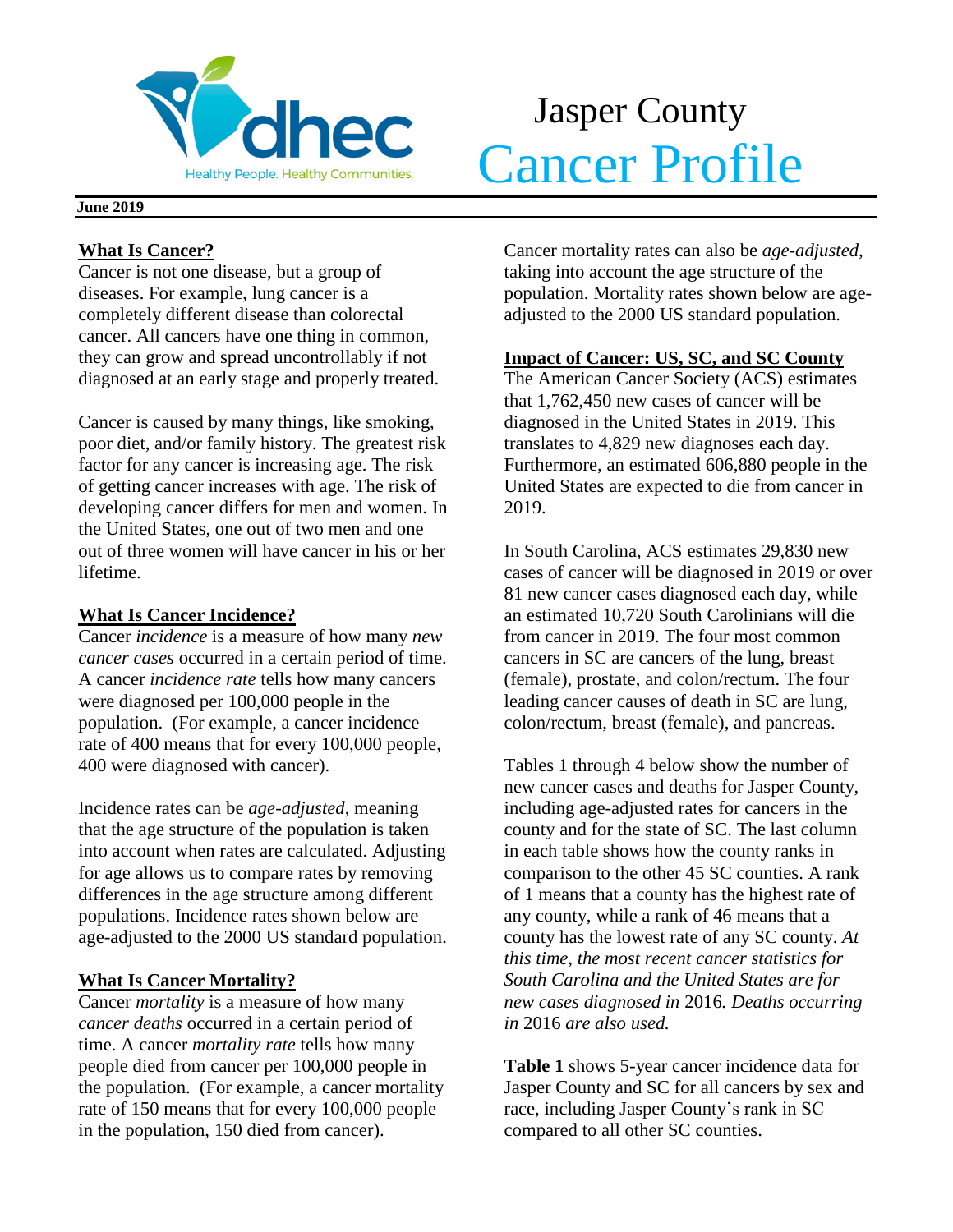Table 1. Cancer Incidence by Sex and Race, 2012-2016, Jasper County and South Carolina\*

|        | <b>SC</b> | Jasper County |           |           |
|--------|-----------|---------------|-----------|-----------|
|        | 5-year    | 5-year        | new       | <b>SC</b> |
|        | rate      | rate          | $cases^*$ | rank      |
| all    | 457       | 436           | 143       | 36        |
| male   | 515       | 504           | 77        | 31        |
| female | 416       | 383           | 66        | 42        |
| white  | 459       | 463           | 88        | 24        |
| black  | 452       | 374           | 50        | 46        |

\***Counts are annual averages based on 5 years of data.** 5-year rates are per 100,000 age-adjusted to the 2000 US standard population. Statistics do not include *in situ* cancers, except for bladder. Source: SC Central Cancer Registry. ~ Statistic could not be calculated (small counts).

**Table 2** shows 5-year cancer mortality data for Jasper County and SC for all cancers by sex and race, including Jasper County's rank in SC compared to all other SC counties.

Table 2. Cancer Mortality by Sex and Race, 2012- 2016, Jasper County and South Carolina\*

|        | <b>SC</b>      | <b>Jasper County</b> |                  |                   |
|--------|----------------|----------------------|------------------|-------------------|
|        | 5-year<br>rate | 5-year<br>rate       | lives<br>$lost*$ | <b>SC</b><br>rank |
| all    | 171            | 159                  | 49               | 42                |
| male   | 214            | 176                  | 25               | 43                |
| female | 141            | 147                  | 24               | 22                |
| white  | 166            | 153                  | 28               | 40                |
| black  | 193            | 171                  | 22               | 43                |

\***Counts are annual averages based on 5 years of data.** 5-year rates are per 100,000 age-adjusted to the 2000 US standard population. Sources: SC Central Cancer Registry and SC Vital Records. ~ Statistic could not be calculated (small counts).

**Table 3** shows 5-year cancer incidence data for Jasper County and SC for selected cancers, including Jasper County's rank in SC compared to all other SC counties.

Table 3. Cancer Incidence for Selected Cancers, 2012-2016, Jasper County and South Carolina\*

|                 | <b>SC</b> | Jasper County |           |           |
|-----------------|-----------|---------------|-----------|-----------|
| cancer          | 5-year    | 5-year        | new       | <b>SC</b> |
|                 | rate      | rate          | $cases^*$ | rank      |
| breast          |           |               |           |           |
| (female)        | 129       | 126<br>22     | 24        |           |
| prostate        |           |               |           | 19        |
| (male)          | 115       | 118<br>19     |           |           |
| $l$ ung/        |           | 55            |           | 44        |
| bronchus        | 65        |               | 18        |           |
| $\text{colon}/$ |           |               |           |           |
| rectum          | 39        | 47            | 15        | 7         |
| pancreas        | 13        | 11            | 3         | 41        |

\***Counts are annual averages based on 5 years of data.** 5-year rates are per 100,000 age-adjusted to the 2000 US standard population. Statistics do not include *in situ* cancers, except for bladder. Source: SC Central Cancer Registry. ~ Statistic could not be calculated (small counts).

**Table 4** shows 5-year cancer mortality data for Jasper County and SC for selected cancers, including Jasper County's rank in SC compared to all other SC counties.

Table 4. Cancer Mortality for Selected Cancers, 2012-2016, Jasper County and South Carolina\*

|                 | <b>SC</b> | Jasper County |                |           |
|-----------------|-----------|---------------|----------------|-----------|
| cancer          | 5-year    | 5-year        | lives          | <b>SC</b> |
|                 | rate      | rate          | $lost*$        | rank      |
| breast          | 22        |               | 3              | 46        |
| (female)        |           | ~             |                |           |
| prostate        | 22        |               | $\mathfrak{D}$ | 43        |
| (male)          |           |               |                |           |
| $l$ ung/        | 47        | 37            | 12             | 44        |
| bronchus        |           |               |                |           |
| $\text{colon}/$ |           |               |                |           |
| rectum          | 15        | 15            | 4              | 30        |
| pancreas        |           |               | 3              | 30        |

\***Counts are annual averages based on 5 years of data.** 5-year rates are per 100,000 age-adjusted to the 2000 US standard population. Sources: SC Central Cancer Registry and SC Vital Records. ~ Statistic could not be calculated (small counts).

**Table 5** shows the percentage of cancers diagnosed in early and late stages of disease in Jasper County and SC. Cancers diagnosed in late stages lessen the potential for successful treatment and raise the risk of premature loss of life.